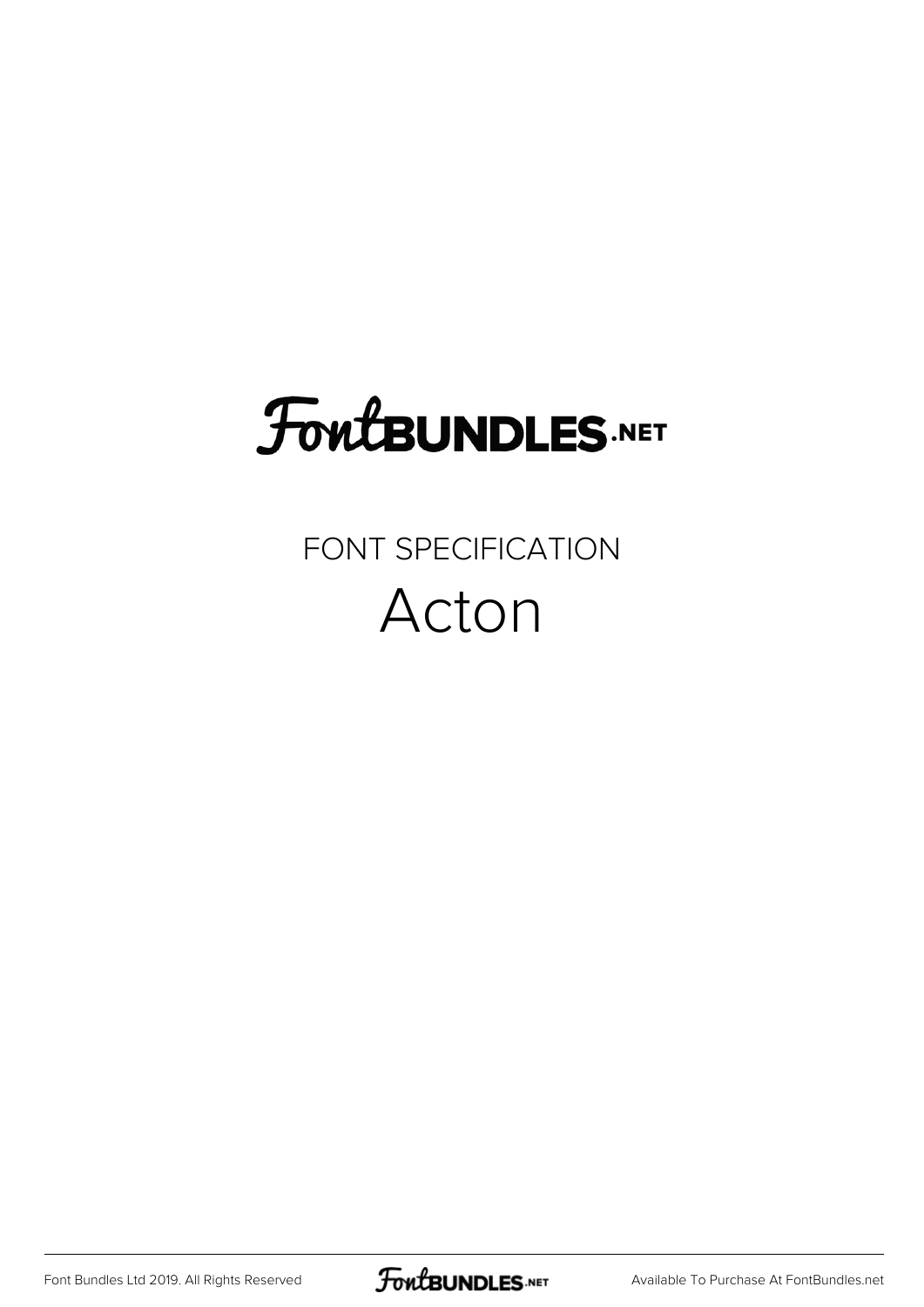### Acton - Regular

**Uppercase Characters** 

## ABCDEFGHIJKLMN0PQRSTUVU  $Xyz$

Lowercase Characters

abc1efghiykbunopqroTuruxyz

**Numbers** 

 $0123456789$ 



#### All Other Glyphs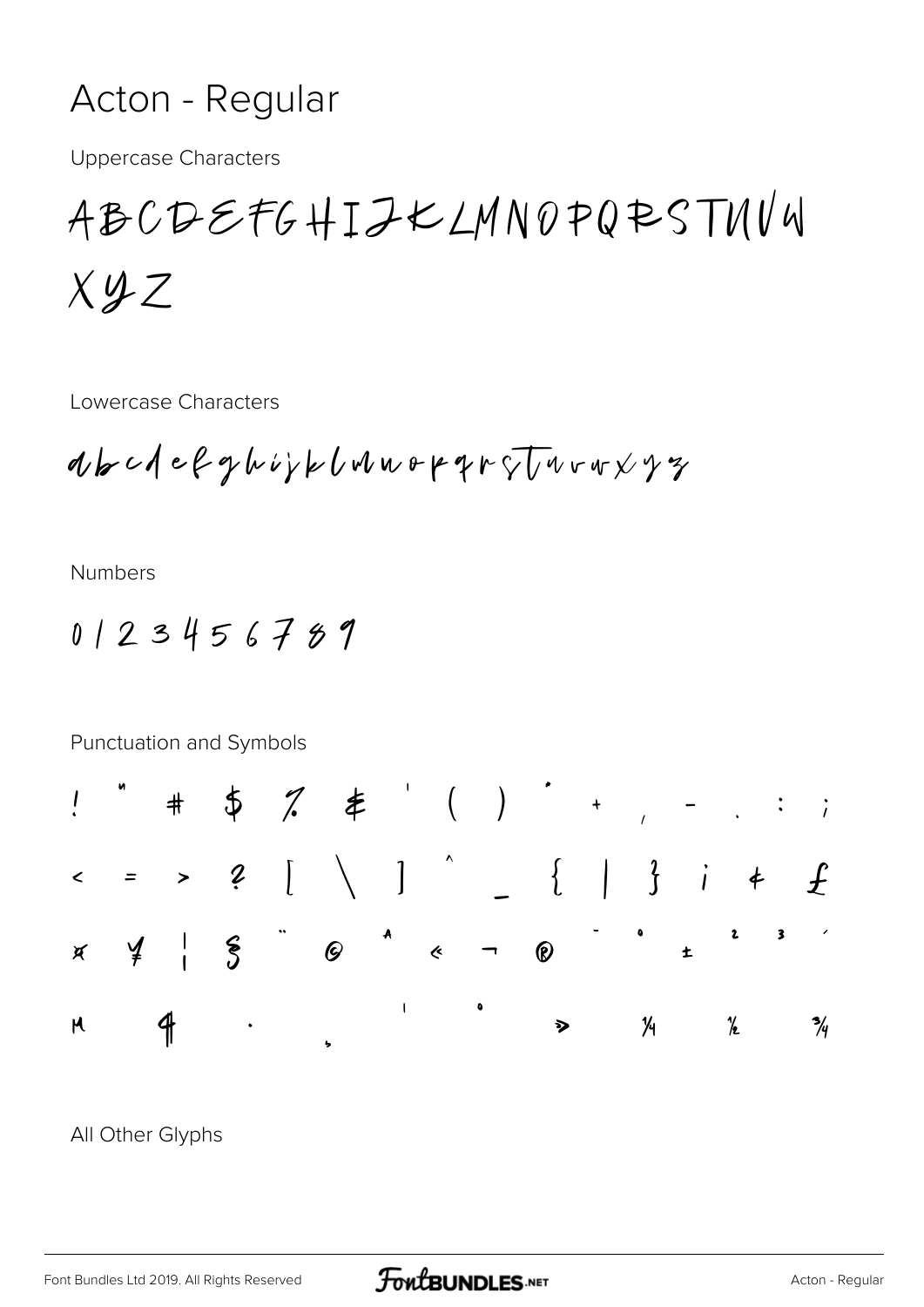